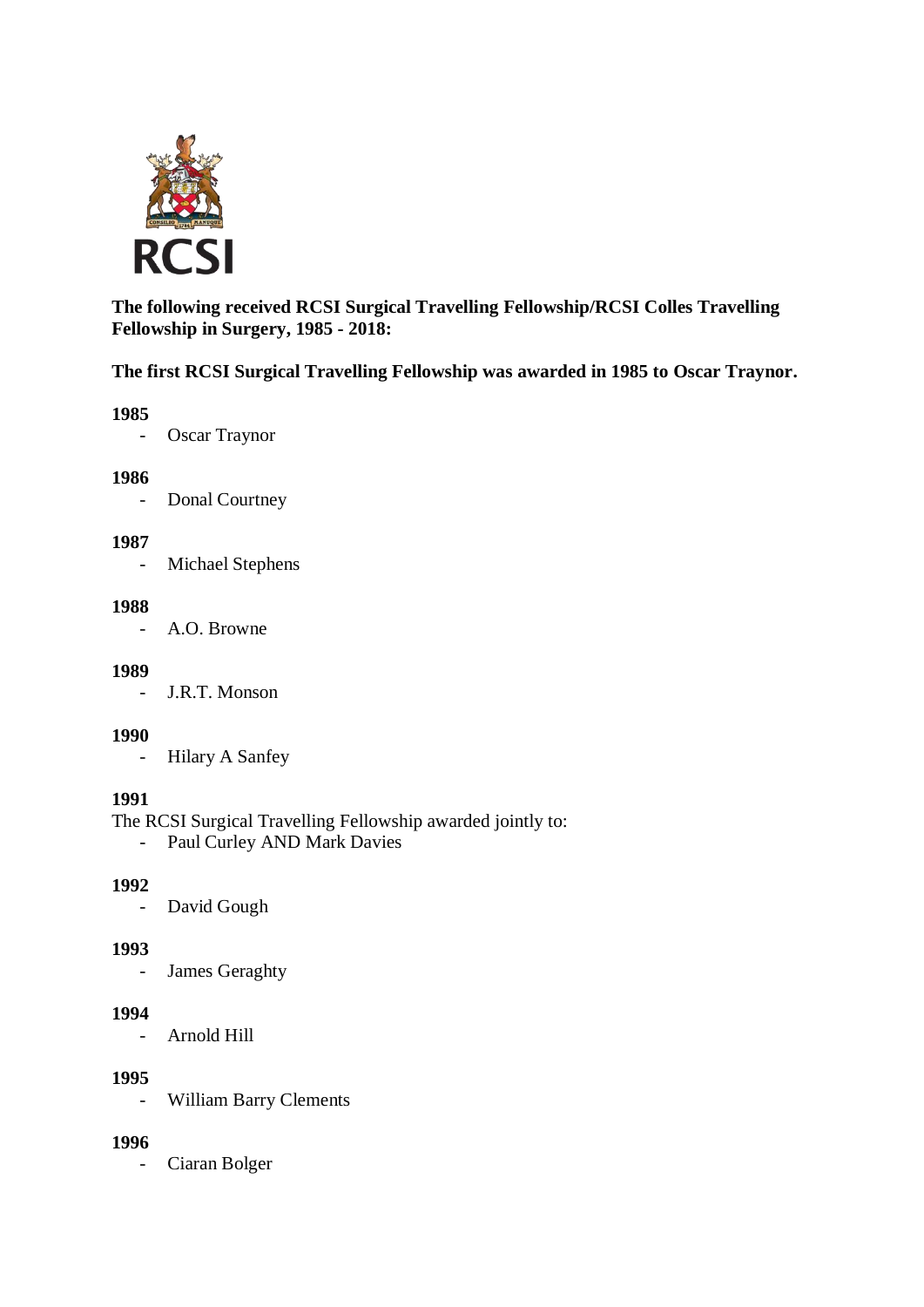#### **1997**

The RCSI Surgical Travelling Fellowship awarded jointly to:

- Diarmuid O'Riordain and Micheal O'Riordain

### **1998**

- Garrett Durkan

#### **1999**

- Conor Delaney

## **2000**

No RCSI Surgical Travelling Fellowship awarded

## **2001**

The RCSI Surgical Travelling Fellowship awarded jointly to:

- Ivan Keogh and Deborah McNamara

## **2002**

- Denis Harkin

### **2003**

- Kevin McCallion

### **2004**

- Desmond Winter

### **2005**

The RCSI Surgical Travelling Fellowship awarded jointly to:

- Neville Shine, Noel Horgan and Richard Power

## **2006**

The RCSI Surgical Travelling Fellowship awarded jointly to:

- Frank O'Brien and Elizabeth Connolly.

### **2007**

- Myles Joyce

### **2008**

The RCSI Surgical Travelling Fellowship awarded jointly to:

- Patrick Sheahan and David Leonard

## **2009**

- Jonathan McGuinness

### **2010**

- Emer Lang